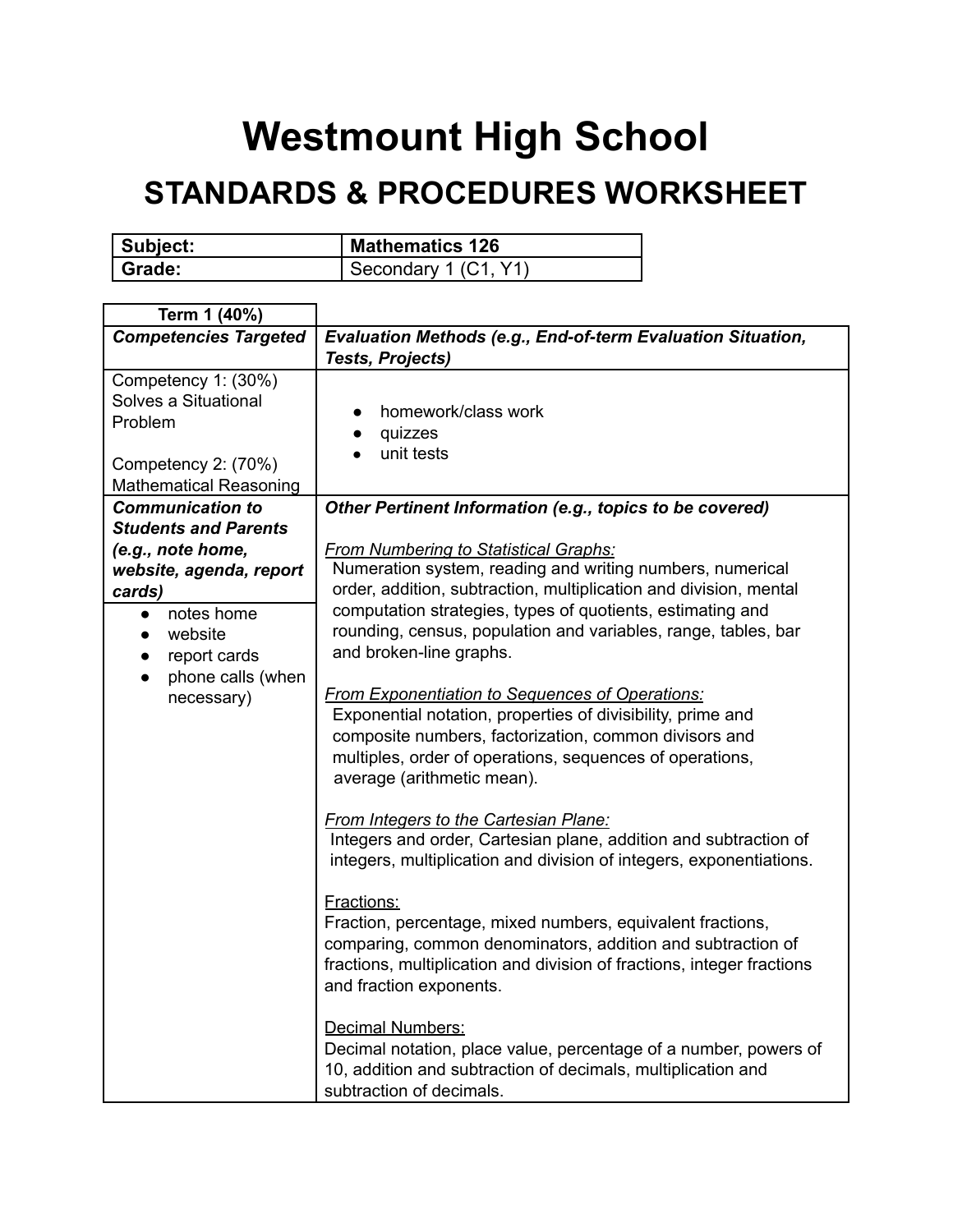| Term 2 (60%)                                                                                                                                                                 |                                                                                                                                                                                                                                                                                                                                                                                                             |
|------------------------------------------------------------------------------------------------------------------------------------------------------------------------------|-------------------------------------------------------------------------------------------------------------------------------------------------------------------------------------------------------------------------------------------------------------------------------------------------------------------------------------------------------------------------------------------------------------|
| <b>Competencies Targeted</b>                                                                                                                                                 | <b>Evaluation Methods (e.g., End-of-term Evaluation</b><br><b>Situation, Tests, Projects)</b>                                                                                                                                                                                                                                                                                                               |
| Competency 1: (30%) Solves a<br><b>Situational Problem</b><br>Competency 2: (70%) Mathematical<br>Reasoning                                                                  | homework/classwork<br>quizzes<br>unit tests/project<br>situational practice problems<br>final exam                                                                                                                                                                                                                                                                                                          |
| <b>Communication to Students and</b><br>Parents (e.g., note home, website,<br>agenda, report cards)<br>notes home<br>website<br>report cards<br>phone calls (when necessary) | Other Pertinent Information (e.g., topics to be<br>covered<br>Angles & Shapes:<br>Angles, Parallel lines, Perpendicular lines Perpendicular<br>Bisector and bisector, Complementary and<br>supplementary angles & Angles formed by a transversal<br>line.                                                                                                                                                   |
|                                                                                                                                                                              | Statistics:<br>Tables, bar graphs and broken line graphs, range &<br>Average.                                                                                                                                                                                                                                                                                                                               |
|                                                                                                                                                                              | Triangles & Quadrilaterals:<br>Polygons, Classification of triangles, Median & Altitude,<br>Sum of angles in a triangle, Quadrilateral and sum of<br>angles in a quadrilateral, properties of convex<br>quadrilaterals, perimeter, International system of units,<br>Area of triangle, rectangle, square and parallelogram,<br>Area of a rhombus and Trapezoid, Relationships<br>between SI units and area. |
|                                                                                                                                                                              | Introduction to Algebra                                                                                                                                                                                                                                                                                                                                                                                     |
|                                                                                                                                                                              | End of Year Evaluation (e.g., complementary exam,<br>uniform exam, etc.)                                                                                                                                                                                                                                                                                                                                    |
|                                                                                                                                                                              | Two (2) End of Year Exams:<br>Competency 1 Exam - Solving a Situational Problem<br>-In class, near the end of May<br>Competency 2 Exam - Reasoning - School created<br>exam during the June exam period - Consists of<br>Multiple-choice questions, short answer questions and<br>multi-step questions.                                                                                                     |